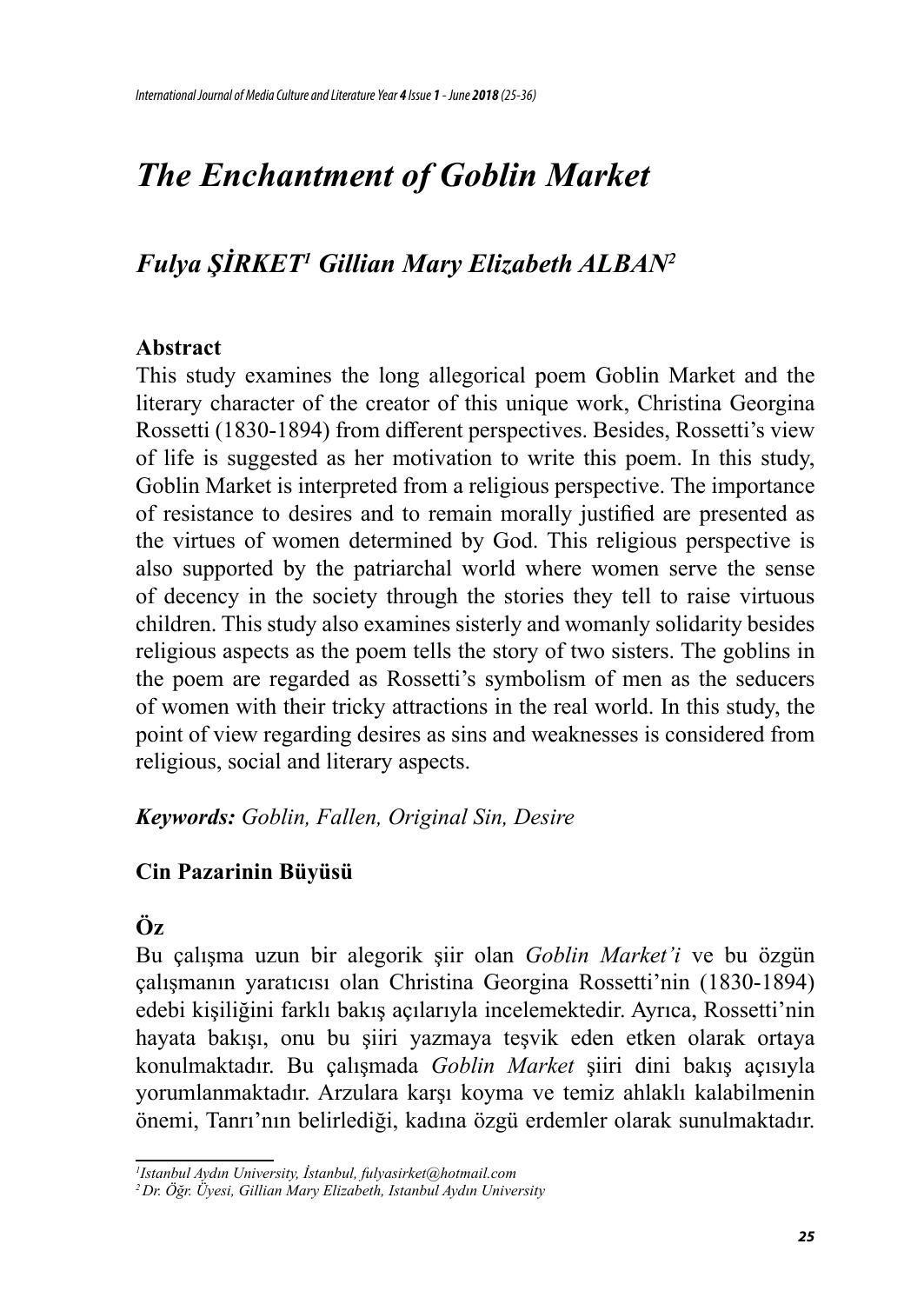Bu dini bakış açısı, erdemli çocuklar yetiştirmek maksadıyla anlattıkları öğretici hikayelerle toplumdaki ahlak anlayışına hizmet eden kadınların da içerisinde bulunduğu erkek egemen dünya tarafından da desteklenmektedir. Bu çalışma dini konuların yanı sıra, şiirde iki kız kardeşin hikayesinin anlatılması nedeniyle, kız kardeş ve kadın dayanışmasını da inceler. Şiirdeki cinler Rosetti'nin gerçek hayatta aldatmacalı cazibeleriyle kadınları baştan çıkaran erkeklerin simgeleştirilmesi olarak yorumlanmaktadır. Bu çalışmada arzuları günah ve zayıflık olarak gören düşünce biçimi dini, sosyal ve edebi açılardan ele alınmaktadır.

## *Anahtar Kelimeler: Cin , Günahkar, İlk Günah, Arzu*

*"A good tree cannot bring forth evil fruit neither can a corrupt tree bring forth good fruit"* 

(Matt. 7:18)

Educated at home by her mother, Christina Rossetti was familiar with many of the literary types like classical poetry, novels, fairy tales and religious works as the atmosphere in their house was an extraordinary one which planted the first seeds of her passion for writing. She was aware of the current issues as the family members were engaged with some Italian revolutionists and scholars, and the important ones were discussed vehemently by her father and his friends at home. She had an access to many works of the important writers of those times and their house was full of books. She had led a happy life until her family faced some financial problems due to her father's health problems. He lost his sight because of tuberculosis and had to quit his respected position as a lecturer at King's College in London. After losing his career and health, he lived for another eleven years, full of depression and misery, as the result of this catastrophe in his life. Other family members including Christina had to cope with all these problems in order to maintain the solidarity of the family. Then, at the age of fourteen, she also suffered from a nervous breakdown and had to leave school. During these years, full of depression, she was deeply interested in the disciplines of the Church of England, and like her mother and sister she majorly devoted herself to religion. Religion had such an important role in her life that it became the mainstay of her choices and decisions in every aspect of life including love and literature. She expressed her devotion in the following lines.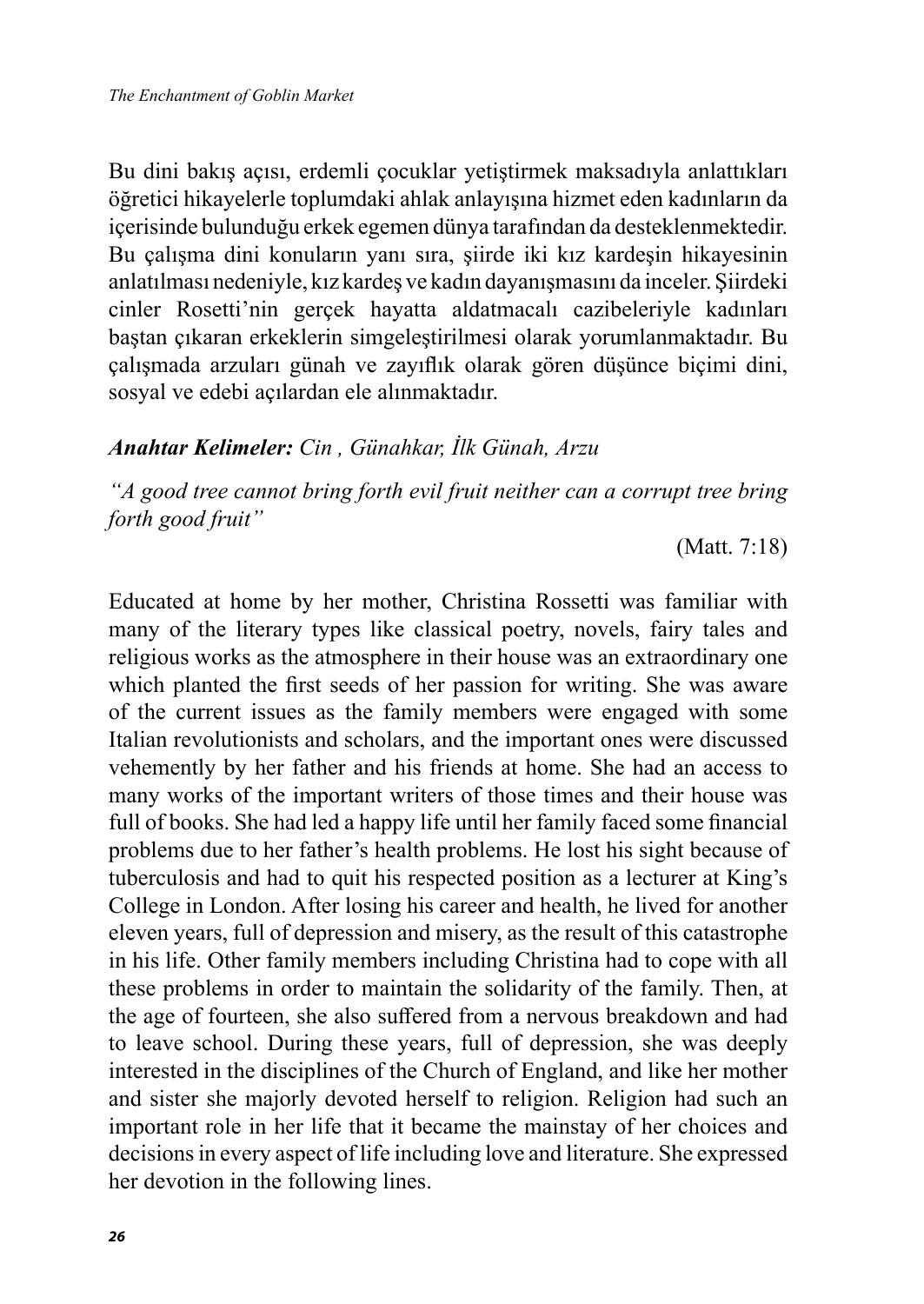"Yea, as I apprehend it, love is such I cannot love you if I love not Him, I cannot love Him if I love not you" (*The Complete Poems,* p. 297).

God was in every piece of her work. In order to understand her literary character, one should consider her works as multi-layered and try to interprete them through unearthing the hidden. On the surface, her works are easy to understand. However, when one reads them in detail, they become ambigious and difficult to interpret. Besides, the feelings she expresses in her works, such as love, admiration, joy and friendship are devoted to God. So while reading her love poetry we should search for her love of God rather than for a human-being. From her point of view, it is reasonable to fall in love but not to fall into the extremes of sexualized love. She avoids objectifying people, and aims to portrait love as a romantic experience rather than a sexual one, as she states in the lines:

 "For verily love knows not "mine" or "thine;" With separate "I" and "thou" free love has done, For one is both and both are one in love: Rich love knows nought of "thine that is not mine;" Both have the strength and both the length thereof, Both of us, of the love which makes us one" (*The Complete Poems*, p. 296).

Although she started her writing career at a very early age she did not gain publicity until her thirties as she was busy fulfilling the expectations of her family and the Victorian society at the same time. Reflecting the expectations of the society of women during the Victorian Age, *Goblin Market* is a turning point in Rossetti's life. As an ambigious work which was interpreted in various ways, the poem presents the religious views and social vision of Christina Rossetti in an indirect way.

This work, since it was published, has been the subject matter of different approaches related to religion or women studies. It is considered a masterpiece by many critics, feminists and ordinary readers with its multidimensional content. When it is told instead of read, it can be regarded as children's literature, while its complex and suggestive language does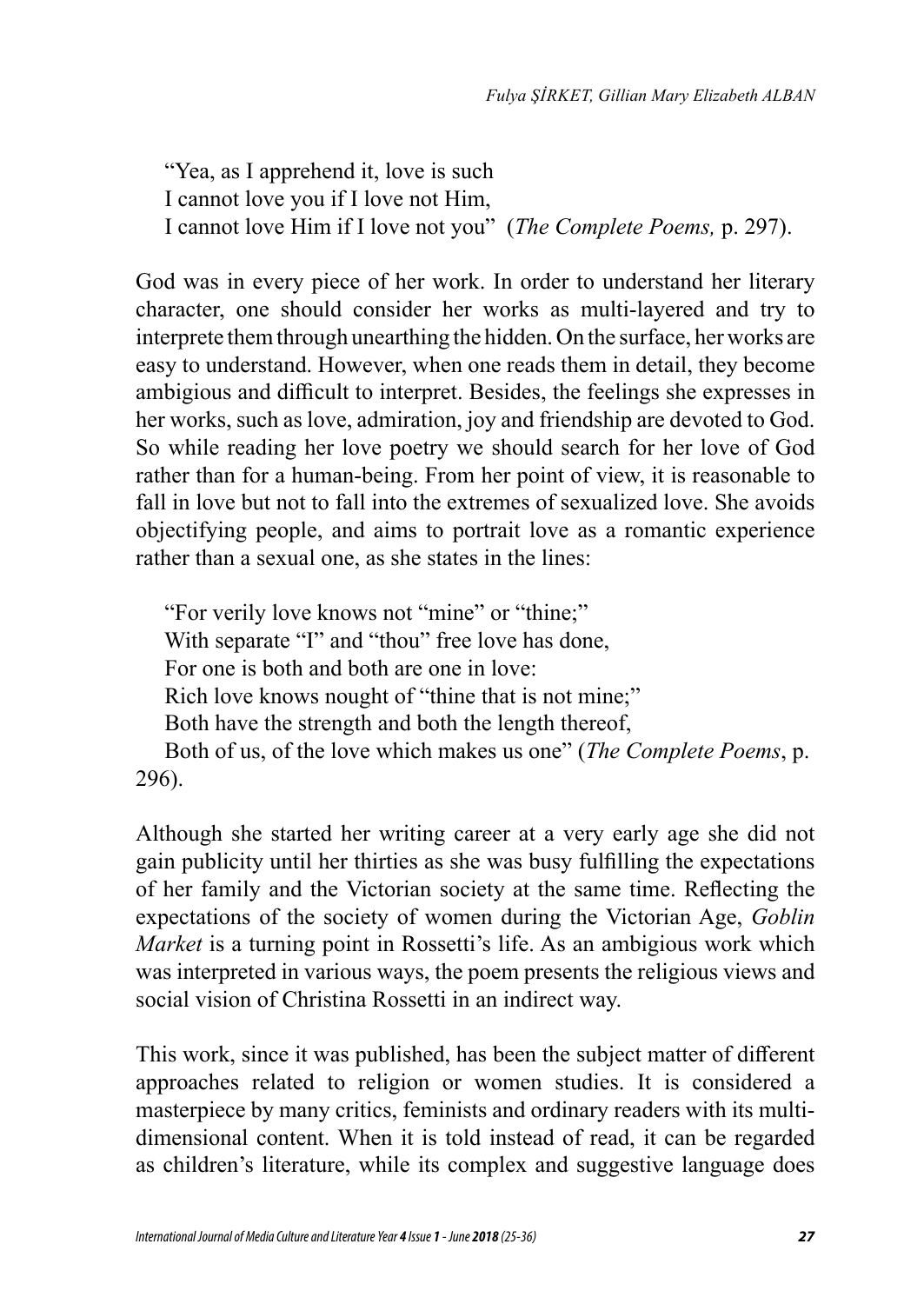not let us categorize it ultimately into that genre. It suggests a variety of meanings reflecting Rossetti's experiences in different dimensions of life as a daughter, woman, Christian and as as a person enabling prostitutes to rehabilitate, which contributed to her life and made her understand the spirituality of women.

*Goblin Market* is an allegorical piece of work which describes and graces sisterhood and gives practical lessons at first sight. On the other hand, when it is interpreted in detail, several topics can be examined, such as capitalism, Victorian market economy, eroticism, feminism, sexuality, religion, a lesbian manifest or the cruelty of the society, especially men against women. Rossetti's different and paradoxial periods in her life as a woman have always been open to discussion as the poet of Goblin Market.

Considered a deeply religious person of her times, she reveals her religious point of view by means of her poetry to attract women who were not allowed to reach their potential and allowed only a portion of knowledge by the society. This was justified with the idea that if they were educated and intellectually progressed, it could cause their reproductive organs to malfunction. Therefore, women were left ignorant. Contrary to what is expected, some women longed for the feelings, tastes and the knowledge that they were deprived of. They looked for a way to fulfill their existence; but in this case, patriarchal society had a divine reason to put forward; reminding of Eve who ate from the Tree of Knowledge.

Tasting the fruit is a crucial point to understand the way women are treated by men. The story of Adam and Eve has always been an inheritage that makes women scapegoats. Being considered the instigator of original sin, Eve was the one to blame because of her quest of knowledge. It could be shown as the reference for the reason why women were being nurtured in such an oppressive way and why they had to be left perfectly innocent and sexually ignorant, although motherhood was believed to be innate. They were prepared to be good domestic servants in order to fulfill the expectations of their parents and their prospective husbands. A perfect woman was a commodity who was sexual innocence and was dependant upon men's economic position. She had to be desire-free, knowledgefree, passion-free and simply to shoulder the responsibilities of a domestic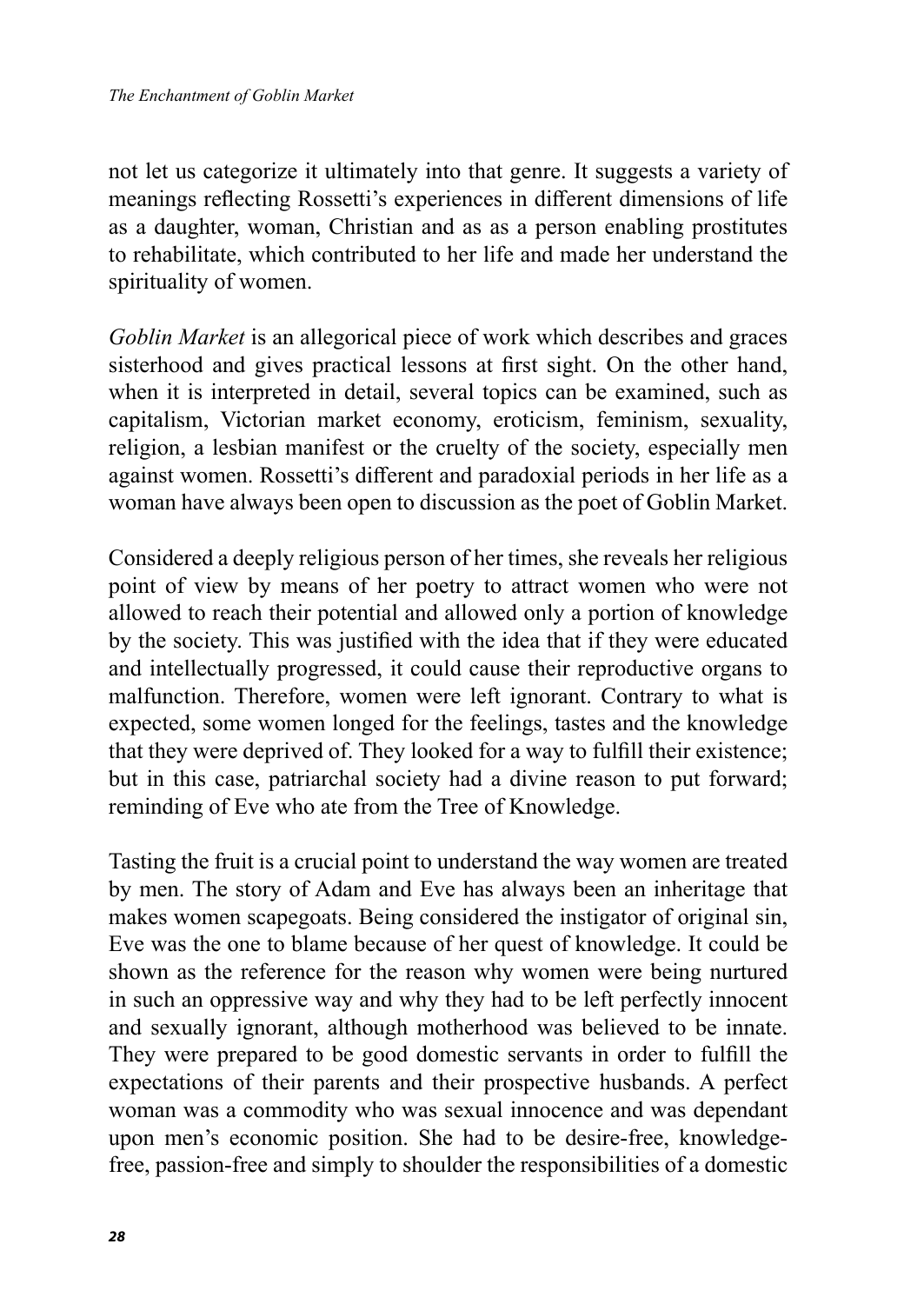servant. Therefore, at the beginning of her career, Christina Rossetti wrote her poetry under the penname of "Ellen Alleyn" in order to protect her maidenly modesty.

Women were expected to be domestic slaves under the control of their fathers, husbands or brothers. An unmarried or divorced woman was considered a loser in the society, and as parents were responsible for the education of their daughters to good wives, it was their failure too. Only the sisters in a family could understand this burden as they had to share the same destiny. They were also the confidantes of one another and used to share their feelings, ideas, passions and the mysteries of the female body and soul. Therefore, the two sisters in the poem, Lizzie and Laura, are the representatives of many feelings, many woman characters and their stories.

In *Goblin Market*, Christina Rossetti tries to suggest her religious point of view. In order to imply her feelings and thoughts, she creates a fantasy world full of goblins who are one of the creatures that are, in many cultures and religions, believed to haunt and abuse women. In this poem Lizzie is entranced and takes risks for her quest of knowledge, even if it might simply be described as tasting a forbidden fruit instead of desire. From Christina Rossetti's perpective, the reason why these fruits are forbidden might be the patriarchal society on one side or merely Christianity. On the other hand, it is not a simple issue that can be dealt with through cultural or religional restrictions as it has already become the destiny of many women who are labeled as "fallen". Karen Armstrong, who defines women as angels, likens them to "an island of perfection in a dark world" through the association of Petrarch's Laura with the Virgin Mary ( Scholl, 2003). The Catholic belief states that Mary was an eternal virgin who did not have any sexual interaction but gave birth to a holy son who sacrificed his life for his sacred mission. This belief made the perception of virginity more valuable and precious. On the other hand, such myths have always prevented people from understanding the realities of the world and people. They even ignored the scientific facts to justify their perspectives. Virgins started to regard themselves as the virtuous creatures of the world by suppressing their desires for the sake of selling themselves for a better price in marriage.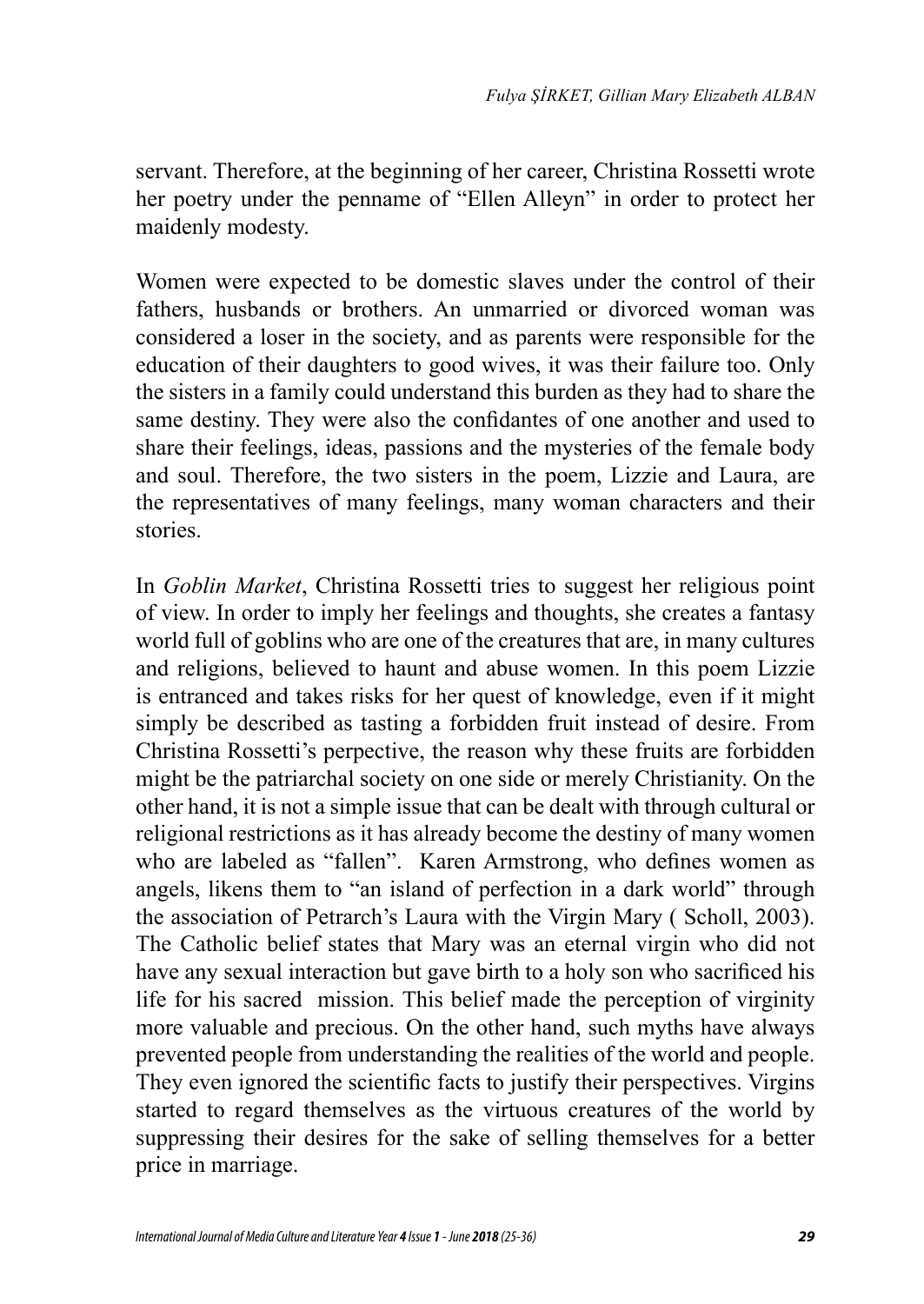When the denotation of "desire" is taken into consideration as 'a sense of longing or hoping for a person, object, or outcome', one can take risks in order to achieve the pleasure of fulfilling such a sense. The motivational aspect of desire has long been noted by philosophers. Thomas Hobbes (1588–1679) asserted that "human desire is the fundamental motivation of all human action" (Lin & Forrest 347). Contrary to this point of view, Rossetti's poem presents a desirous woman who has a chance to fulfill her desire, learn how the fruits taste and get lost in lust, and when she cannot fulfill her desire again, she may die because of the emptiness caused by the lack of satisfaction. In this case, that motivation is replaced with something dangerous which devitalizes her. This is what the patriarchal society wants to see in it. Instead of chasing a temporary lust, women should tame the fallen women inside themselves and display their skills to their husband. The universe is arranged to serve men. When the incident of Aphrodite giving life to Galatea to fulfill Pygmalion's desire is remembered, one can become frustrated to see that even a goddess can contribute to the patriarchal world as well as a female writer like Christina Rossetti, like our mothers, or any story teller who probably is not aware of the fact that they serve patriarchy.

Taking Christianity as our reference source, in *Genesis*, Adam and Eve are not allowed access to the Tree of Life, which is a part of their punishment. Similar to *Genesis*, Laura is devoid of the pleasure of eating the goblin fruit and her joy of life is taken away from her as a result of the sin she commits. According to the religious interpretation, all the figures in the poem are the representatives of some religious figures. When we take the goblin men as the equivalent of Satan, the fruits stand for temptation to sin. In this case, Laura represents Eve who is deceived by Satan and Lizzie, as the one who represents the withstanding Christian figure resisting temptation. As the goblins have a wide range of fruits, they show that they have many ways to deceive people, but like in Adam and Eve's myth, there is no satisfaction, no fulfillment or eternal joy, but only destruction and falling from grace.

On the other hand, Lizzie suffers from the situation that her sister falls in and like Christ, the saviour, she attemps to rescue Laura by bringing her the extract of the goblin fruit. Lizzie sacrifices herself for the good of her sister and the reader is presented with a description of Lizzie in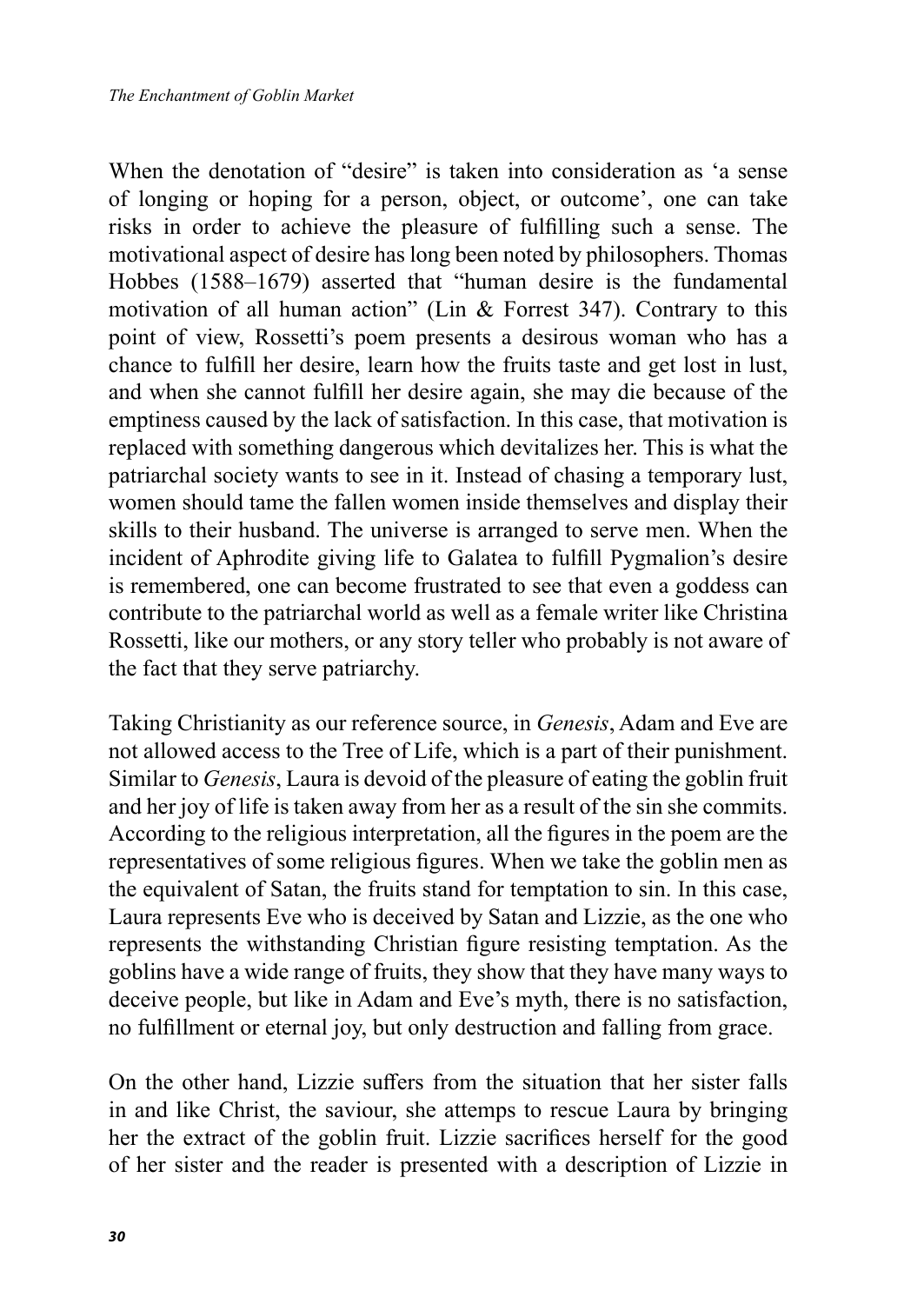red, which represents the blood of Christ in the Eucharist rather than fruit juice. Resembling a "lily", Laura is the only virtuous and pure one who can rescue her sister. This time the fruits Laura desired become the "fiery antidote" (599) she is in search for. The fruit, like any other desire, is given partially through the fruit juice by avoiding to feed her addiction. In this case, we are convinced that both of the trees that provide knowledge and life are from the same divine source and this image is different from the biblical view when we consider Christ's statement as the epigraph of this paper: "A good tree cannot bring forth evil fruit neither can a corrupt tree bring forth good fruit" (Matt. 7: 18)

A long and ambigious poem with simple expressions, *Goblin Market* represents the solidarity of two sisters at the very beginning. Besides, this rhythmic poem can be very enjoyable to read aloud, as little children usually like poems which start with the names of some fruits and the rhyming words that are easy to remember: "Morns that pass by, -Fair eves that fly; -Come buy, come buy" (2-4). Yet it is possible to interpret in many ways. When adults read further and see the following lines, it might be inevitable to attribute some other meaning which prevents the text from being a family –friendly one:

 She sucked and sucked and sucked the more Fruits which that unknown orchard bore' She sucked until her lips were sore. (134-136).

There is no wonder that sex has always been the most popular topic of for human beings in our history. It is regarded as one of the seven deadly sins when it is experienced with lust in Catholicism. Therefore, whether Laura's action is considered naive or something full of lust, when her desires are fulfilled and turn into an addiction, religion regards it as a reason to fall from grace. Thus, considering the theme of this poem, eating the goblin fruit and desiring for more can be identified with losing consciousness and religious virtues besides wasting life on the dark side of passion. Satan may deceive and seduce women, as in the story of original sin. Being one of the deadly sins, lust may become like an addiction which may lead to another deadly sin: gluttony. One cannot resist temptation if one tastes something and enjoys it intensely. These deadly sins may turn out to be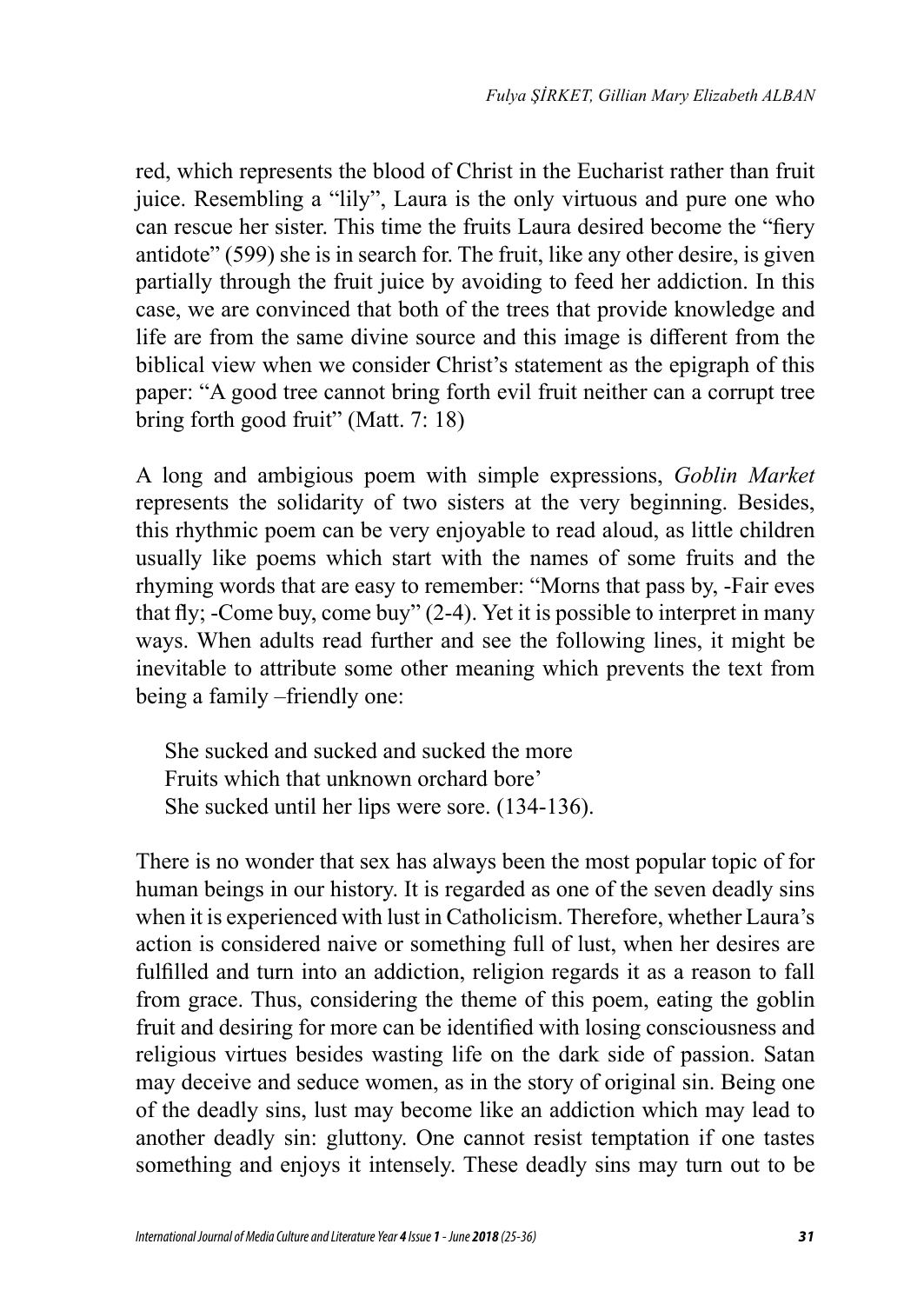deadly risks. In the case of Lizzie, the deal becomes more attractive as there are many different kinds of fruits representing different places and different seasons at the same time.

Not only in Christianity, but also in many other religions, feelings are limited with actions which are controlled by the consciousness in order to lead a virtuous life and return to the place from which Adam and Eve fell. In this way, are other human beings expected to pay back for Adam and Eve's fault by not eating from the Tree of Knowledge and by trying to remain sinless and pure,? If it is the Tree of Knowledge, why not eat from it?

The poem being a story told by an omniscient third-person narrator, it might be expected to be an objective narration. However, as we go further, the distant voice turns out to be a narrator who judges one of the female figures of the poem: "Ah fool, to choose such part-Of soul-consuming care! " (511-512). As a deeply religious figure, by associating "eating the Goblin fruit" with eating the forbidden fruit, having passionate sex, losing virginity, Christina Rossetti presents the reader a work of literature which still has many interpretations. Yet the gist of the poem remains the same; if you do not resist your desires, you will be punished.

Today, it may seem irrational to think of a market where money is of no value. However, since before the use of money, the body of a woman has been used in exchange for other things. In the poem, the goblins ask for the gold on her head when Laura offers the gold on the furze (120-123). As her tears are likened to pearls (127), she becomes a valuable commodity. In this case, the poem can be regarded as a feminist and anti-capitalist piece of work.

 "Good folk, I have no coin; To take were to purloin: I have no copper in my purse, I have no silver either, And all my gold is on the furze That shakes in windy weather Above the rusty heather." "You have much gold upon your head,"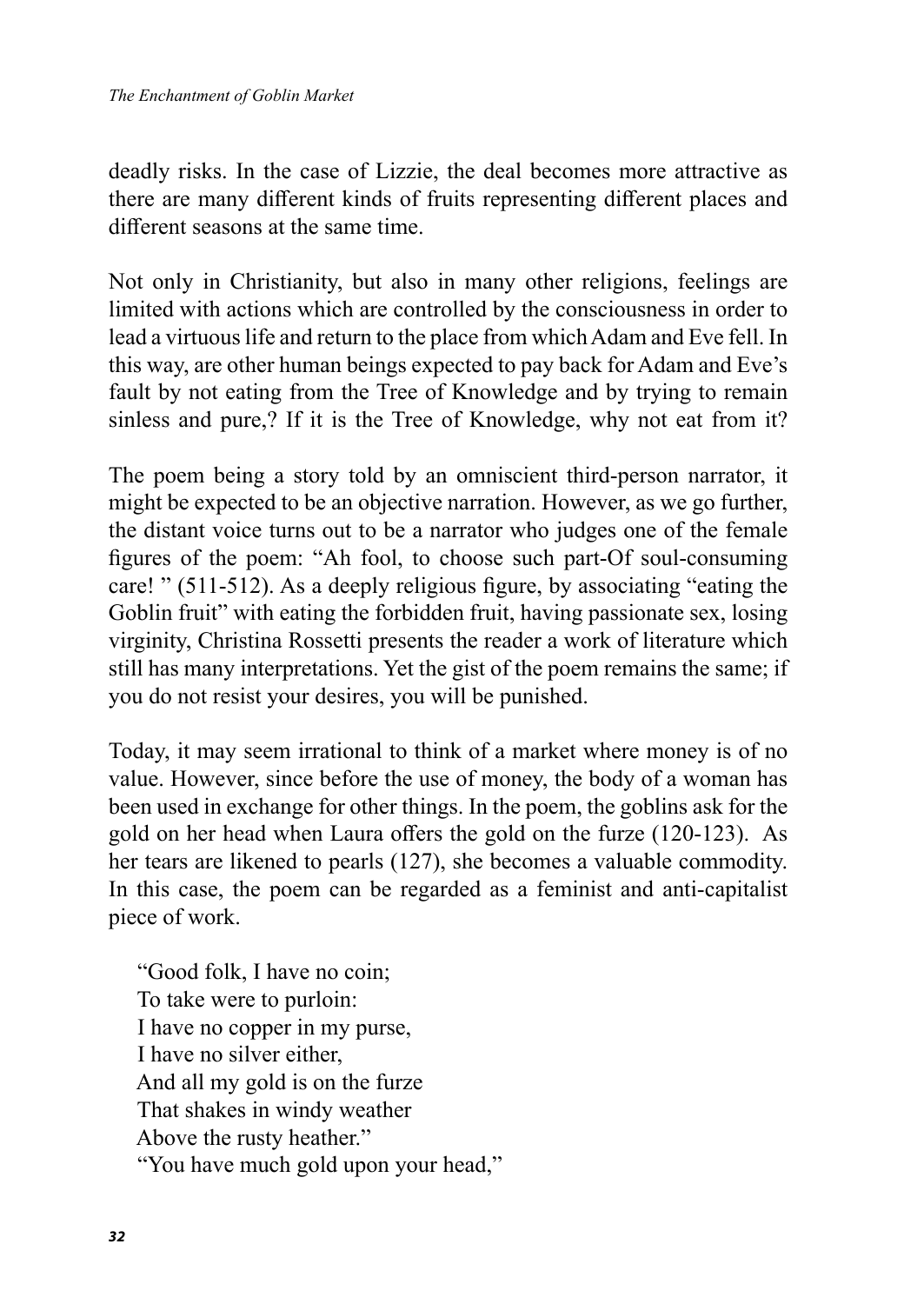They answer'd all together: "Buy from us with a golden curl." She clipp'd a precious golden lock, She dropp'd a tear more rare than pearl Then suck'd their fruit globes fair or red (116-128)

Compared to "pigeons in one nest" (184-186) or "two blossoms on the one stem" (188), Laura and Lizzie represent sisterly solidarity. Although they do not have similar virtues, they are used as symbols to present the compatibility and to create a meaningful whole. The virtuous one rescues the fallen one and stands firm, and the fallen one feels regretful and thankful to her sister. As a religious person dedicated herself to the teachings of Christianity, Rossetti presents her ideal woman figure through Laura, whose name also means honour and victory.

In addition to the religious interpretations of *Goblin Market*, it has some feministic interpretations which claim that men are goblin-like creatures who try to seduce women, and this may lead to chaos in a woman's life. Women can be considered the rescuers of each other against men. They can share a compatible life, act with solidarity, bring up their children and live in peace. On the other hand, it can be interpreted as a lesbian manifesto when the following lines are taken into consideration:

 She cried, "Laura," up the garden, "Did you miss me? Come and kiss me. Never mind my bruises, Hug me, kiss me, suck my juices Squeez'd from goblin fruits for you, Goblin pulp and goblin dew. Eat me, drink me, love me; Laura, make much of me; (464-473)

In the poem, sisters are also likened to flowers, such as "lilies" (83) (409) which are associated with purity. Like some other flowers, lilies are ready to be plucked from their bower (150-151), which can be intepreted as losing virginity, becoming immoral and corrupted. Virginity is considered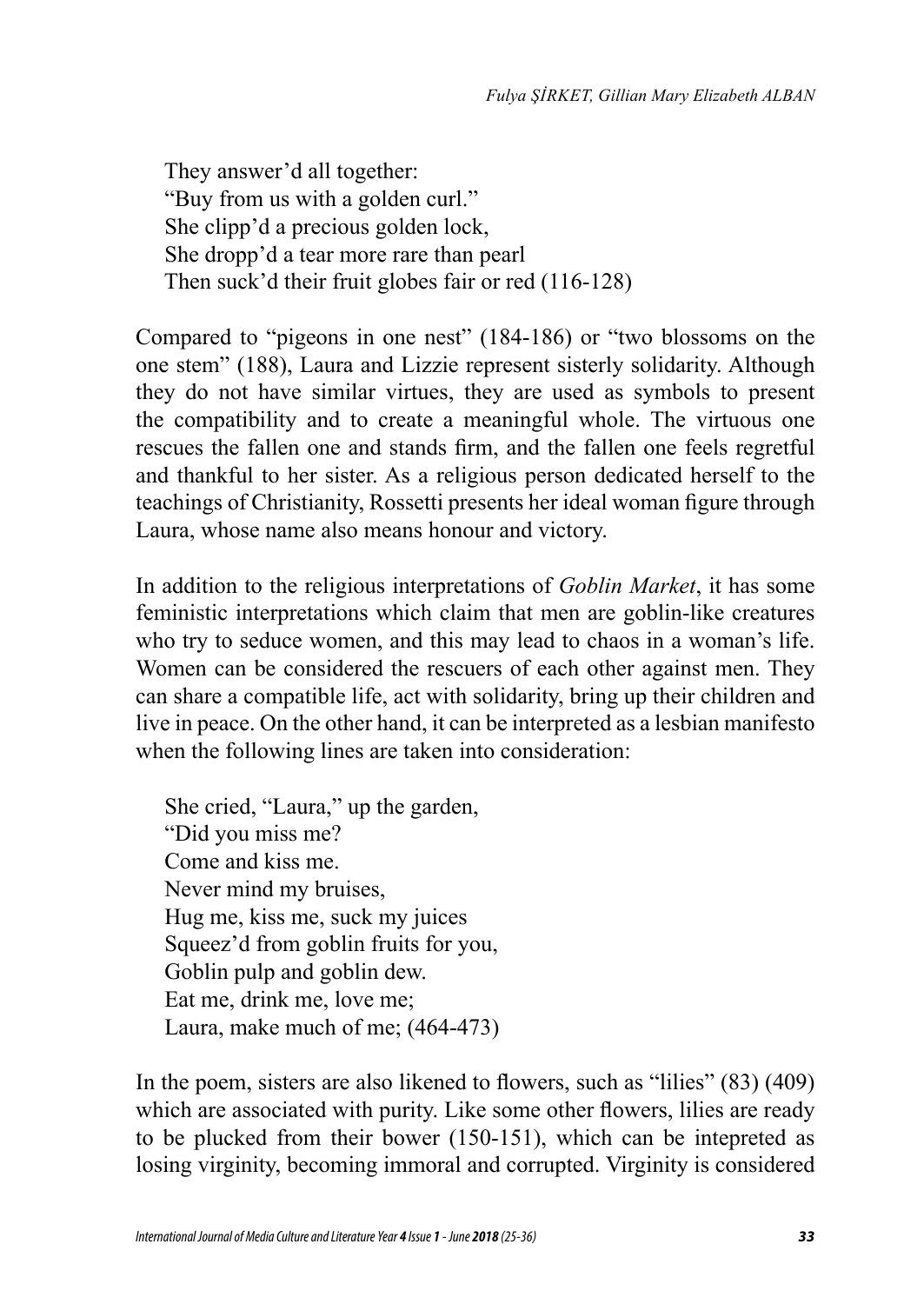the most important virtue of a girl, and with her value in her untouched state she becomes the object of men. Virginity is thought to be a prize deserved by men in return for having their distinct honour of being chosen as their women.

In the poem, the motivation for tasting the goblin fruits is not in men but goblins. From a women's point of view, it is surprising to see goblins as the decoys rather than men in such an allegorical poem. Rossetti's choice of goblins instead of men may be because of the convincing atmosphere she wants to create. Though these goblins are described as ugly beasts, they might be the representatives of men who are trappers and cheaters like Satan. So men can be identified with Satan. Furthermore, the message that the reader is given by the words "wives - With children of their own" (544-545) can be explained as follows: Women always lead a solitary life even if they get married and have children. In this way, Rossetti gives the signals of the productivity and solidarity of the world of women. Men have only one function for women which is expressed as being pollinated by "wasp and bees" (415-417).

The addiction to the goblin fruit can be associated with the moonlight, as well. Symbols like the "moon" or "moonlight" have always been popular in gothic or other supernatural stories and they never call something good to our minds. Throughout the poem they evoke the same feeling without exception. Jeanie, whose story was told to Laura by Lizzie, had met the goblins in the moonlight, ate the goblin fruit and died (148). Laura also eats the fruit in the moonlight and she starts to dwindle (278-280).

By several critics, as a text including the theme of femininity, *Goblin Market* has been interpreted as Rossetti's answer to her brothers, who encouraged her writing but did not want her to become a part of the world of literature. There is no sign of men but a pure solidarity between two sisters in the poem. It is not the fake sympathy expressed by a brother to his sister, nor is it patriarchal. She did not have to pay back in her own coin and no deals were made. On the other hand, as her brother Dante Gabriel Rossetti was the one who encouraged Christina to publish *Goblin Market* and drew the illustrations of this poem, the criticism her brothers receive cannot be justified through this poem.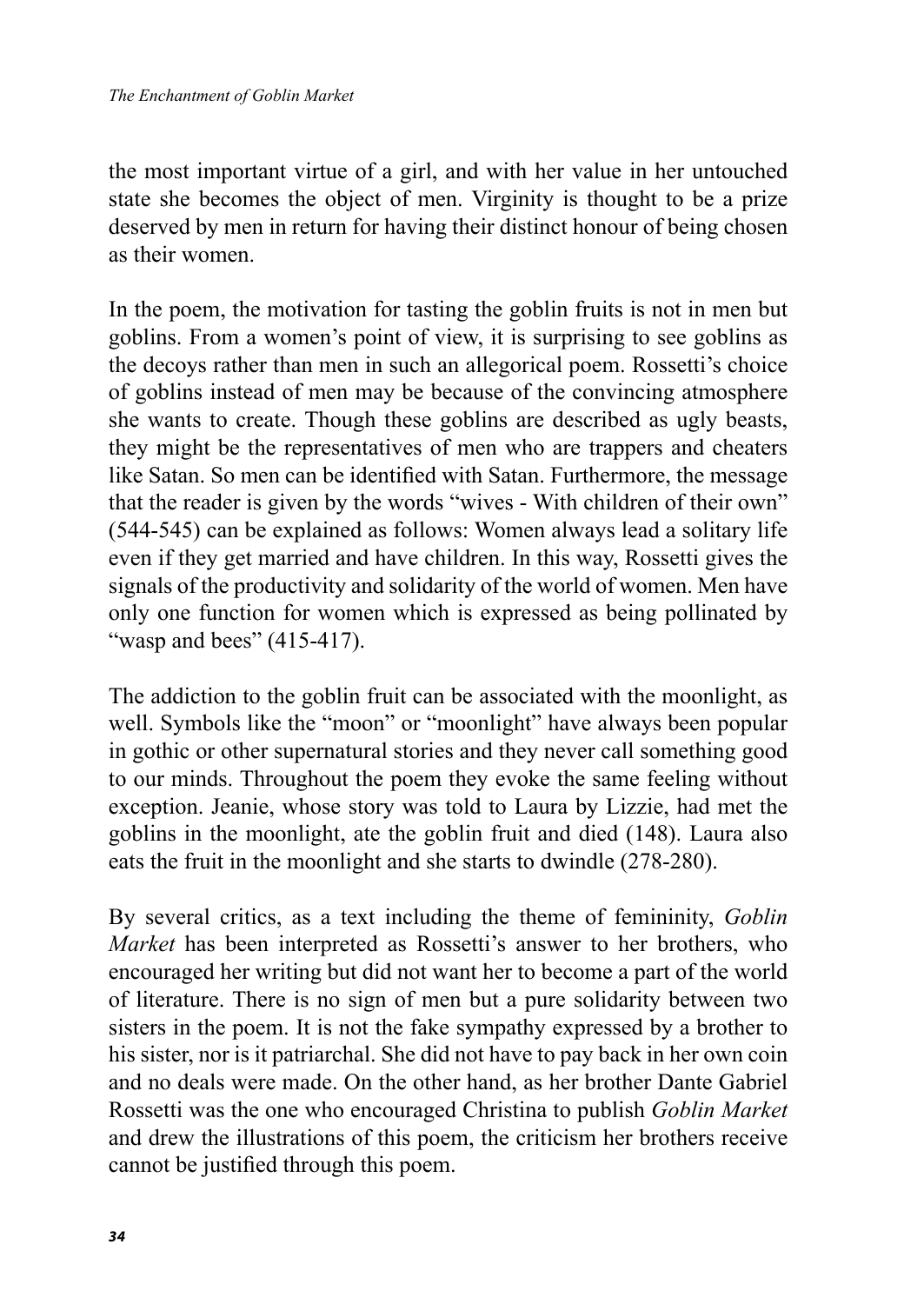In conclusion, as a poem full of symbols, Goblin Market has a lesson to give to little girls whom she calls "maids", but it also has a deeper meaning which will make an adult forget about the child and go on reading for themselves. They can easily find something for themselves which will take them on an interior journey: Desires as weaknesses and sins…Curiosity as the motivation of experience...the Tree of Knowledge versus the Tree of Life...Fruits describing our bodily features; cherries, apples, peaches, quinces, pears or melons...Extract of something which may mean both life and death...Good and evil... Goblin Market has extraordinary depths of insight.

You may come and buy!

#### **Sources**

Blake, K. (1991). "Christina Rossetti, Women, and Patience."http://www. victorianweb.org/authors/crossetti/rossetti1.html. Web. Accessed 27 Apr. 2018.

Byecroft, B. (2004). Christina Rossetti's "Goblin Market": Feminist Poem or Religious Allegory? http://www.victorianweb.org/authors/crossetti/ byecroft6.html. Web. Accessed 8 May 2018.

Campbell, M. (2016, October 24). Meaning / History Comments for the name Lauren. https://www.behindthename.com/name/lauren/comments/ history. Web. Accessed 13 Apr. 2018.

Christina Georgina Rossetti (Ellen Alleyn). (n.d.). http://www2.iath. virginia.edu/courses/ennc986/class/bios/cgr.html. Web. Accessed 28 Apr. 2018.

Greenwood, K. (n.d.). "Tree of Knowledge". https://www.bibleodyssey. org/en/passages/related-articles/tree-of-knowledge. Web. Accessed 30 Apr. 2018.